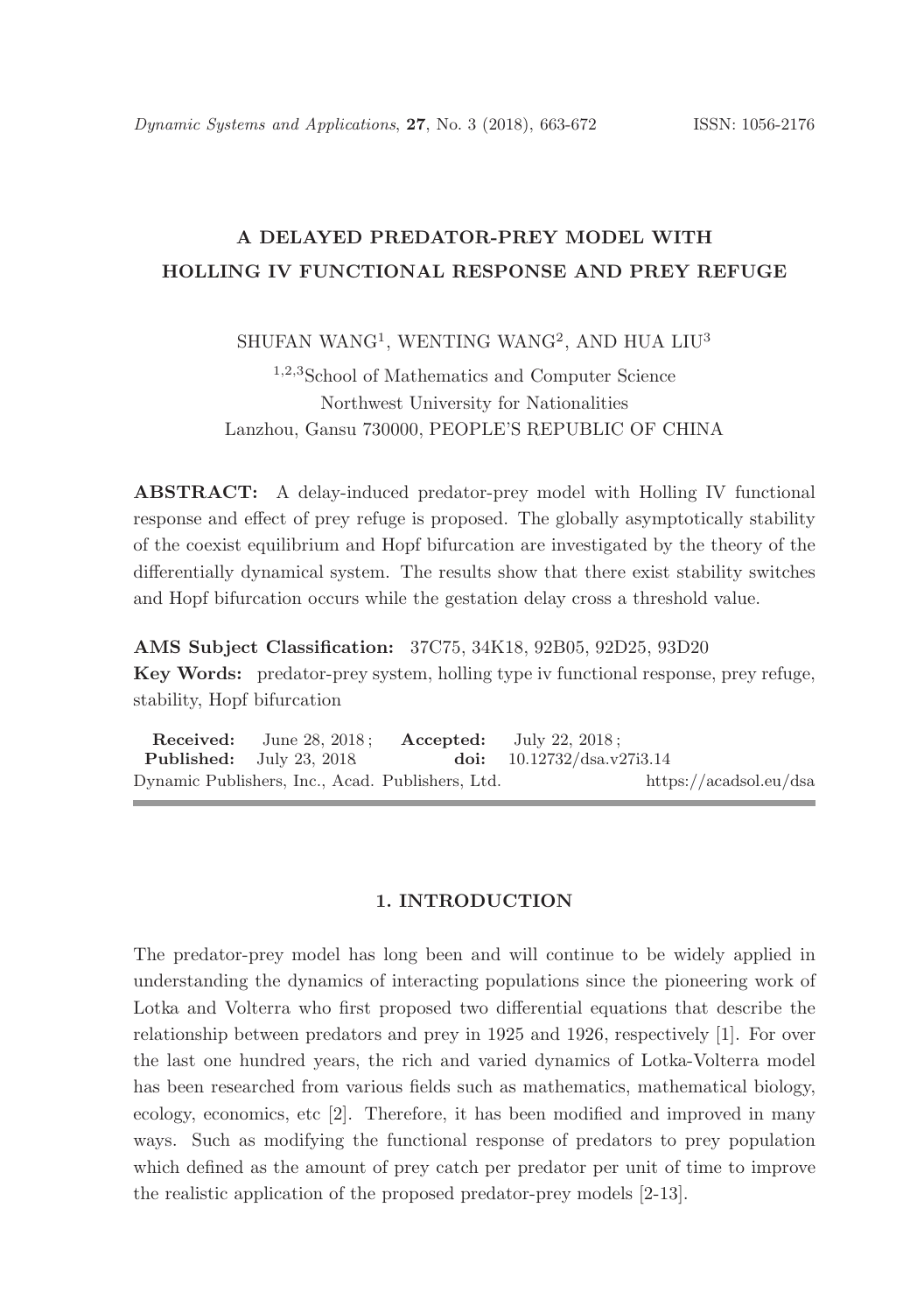In fact, the dynamical consequences of the predator-prey model can be determined by much ecological effect, such as Allee effect, harvesting effect, Crowding effect, habitat complex, prey refuge, etc. Theoretical research and field observations on population dynamics of prey refuges lead to the conclusion that prey refuges have the stabilizing and/or destabilizing effect on the considered predator-prey systems [14- 22]. Ruxton [18] proposed a predator-prey model based on the assumption that the rate of prey moving into refuges is proportional to predator density and the results showed that the effect of prey refuge has a stabilizing effect. The stabilizing effect was also observed in a Holling II type predator-prey model studied by Gonzalez-Olivares and Ramos-Jiliberto [21]. Ma et al. [22] formulated a predator-prey model with a class of functional response incorporating the effect of prey refuges and observed the stabilizing and destabilizing effect due to the increases in the prey refuges.

Predator-prey models with time delay were much more realistic since delay occurred in almost every biological situation and assumed to be one of the reasons of regular fluctuations in population density [23-28]. New reproduction of predators after consuming prey was not momentary and instantaneous, but mediated by some time lag required for gestation of predators [24]. Therefore, in order to make a predator-prey model biologically more realistic, Incorporating this gestation delay in predator-prey models was essential and interesting.

Motivated by these, the predator-prey model with Holling IV type response function and the effect of prey refuge is proposed as following form:

$$
\begin{cases}\n\dot{x}(t) = rx(1 - \frac{x}{K}) - \frac{c(1-\beta)^n x^n y}{1 + ch(1-\beta)x^n}, \\
\dot{y}(t) = \frac{ec(1-\beta)^n x^n y}{1 + ch(1-\beta)^n x^n} - dy, \\
x(0) = x_0 > 0, \quad y(0) = y_0 > 0.\n\end{cases}
$$
\n(1)

where  $x(t)$  and  $y(t)$  are the density of prey and predator populations at time t, respectively, hence are all positive number. The other parameters have the following biological meanings:  $r$  is the intrinsic per capita growth rate of prey population, K is the prey environmental carrying capacity,  $c$  is the attack coefficient and  $h$  is the handing time;  $e (0 < e < 1)$  is the conversion efficiency, measuring the number of newly born predators for each captured prey, d is the per capita death rate of predators.

Now, the gestation delay is incorporated into system (1), and it is obtained the following system with time delay:

$$
\begin{cases}\n\dot{x}(t) = rx(1 - \frac{x}{K}) - \frac{c(1-\beta)^n x^n y}{1 + ch(1-\beta)x^n}, \\
\dot{y}(t) = \frac{ec(1-\beta)^n x^n (t-\tau) y(t-\tau)}{1 + ch(1-\beta)^n x^n (t-\tau)} - dy, \\
x(\xi) = \varphi(\xi) > 0, \quad y(\xi) = \psi(\xi) > 0, \quad \xi \in (-\tau, 0].\n\end{cases}
$$
\n(2)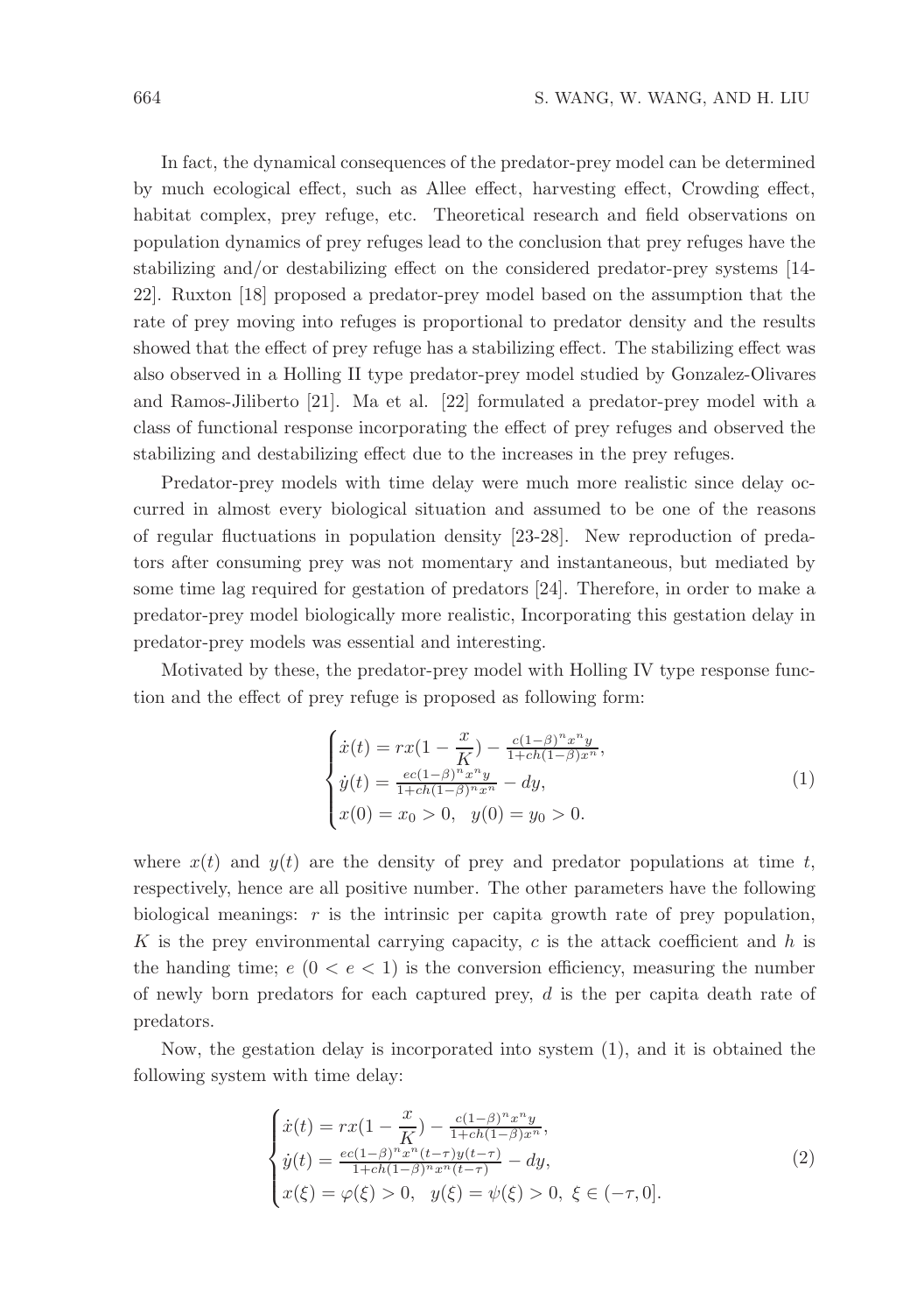in which  $\tau (\tau > 0)$  is the gestation delay denoting the time lag from the predation of prey population to the birth of the new predators.

Throughout this paper, we assume that  $h < e/d$  and  $n \geq 1$ .

#### 2. EXISTENCE OF EQUILIBRIA

By solving the following equations

$$
\begin{cases}\nrx(1 - \frac{x}{K}) - \frac{c(1-\beta)^n x^n y}{1 + ch(1-\beta)^n x^n} = 0, \\
(\frac{ec(1-\beta)^n x^n}{1 + ch(1-\beta)^n x^n} - d)y = 0.\n\end{cases} \tag{3}
$$

we can obtain all equilibrium points of system (2):  $E_0(0,0)$ ,  $E_K(K,0)$ ,  $\tilde{E}(\tilde{x}, \tilde{y})$ , where

$$
\tilde{x} = \frac{1}{1-\beta} \sqrt[n]{\frac{d}{c(e-dh)}}; \quad \tilde{y} = \frac{er\tilde{x}}{d} (1 - \frac{\tilde{x}}{K}).
$$

The equilibrium point  $\tilde{E}(\tilde{x}, \tilde{y})$  is positive if and only if  $1 - \frac{\tilde{x}}{V}$  $\frac{x}{K} > 0$ , that is,  $\beta <$  $1 - \frac{1}{\nu}$  $\frac{1}{K}(\frac{d}{c(e-1)})$  $\frac{a}{c(e - dh)}\big)^{1/n}.$ 

## 3. POSITIVITY AND BOUNDEDNESS OF SYSTEM (1)

In order to study the positivity and boundedness for the solutions of system (1), we denote the function on the right hand of system(1) as  $\mathbf{G} = (xg_1, yg_2)$  in which

$$
g_1(x,y) = r\left(1 - \frac{x}{K}\right) - \frac{c(1-\beta)^n x^{n-1} y}{1 + ch(1-\beta)^n x^n},
$$
  

$$
g_2(x,y) = \frac{ec(1-\beta)^n x^n}{1 + ch(1-\beta)^n x^n} - d.
$$

Clearly,  $G \in C^1(R_+^2)$ . Thus  $\mathbf{G} : R_+^2 \to R^2$  is locally lipschitz on  $R_+^2 = \{(x, y) | x >$  $0, y > 0$ . Hence the fundamental theorem of existence and uniqueness assures existence and uniqueness of solution of the system (1.1) with the given initial conditions. The state space of the system is the non-negative cone in  $R_+^2$ . In the theoretical ecology, positivity and boundedness of the system establishes the biological well behaved nature of system.

**Theorem 1.** All the solutions of the system  $(1)$  with the given initial conditions are always positive and bounded.

**Proof.** Firstly, we wish to prove that  $(x(t), y(t)) \in R_+^2$  for all  $t \in [0, +\infty]$ . We show this by method of contradiction. Supposing this is not true. Hence, there must exists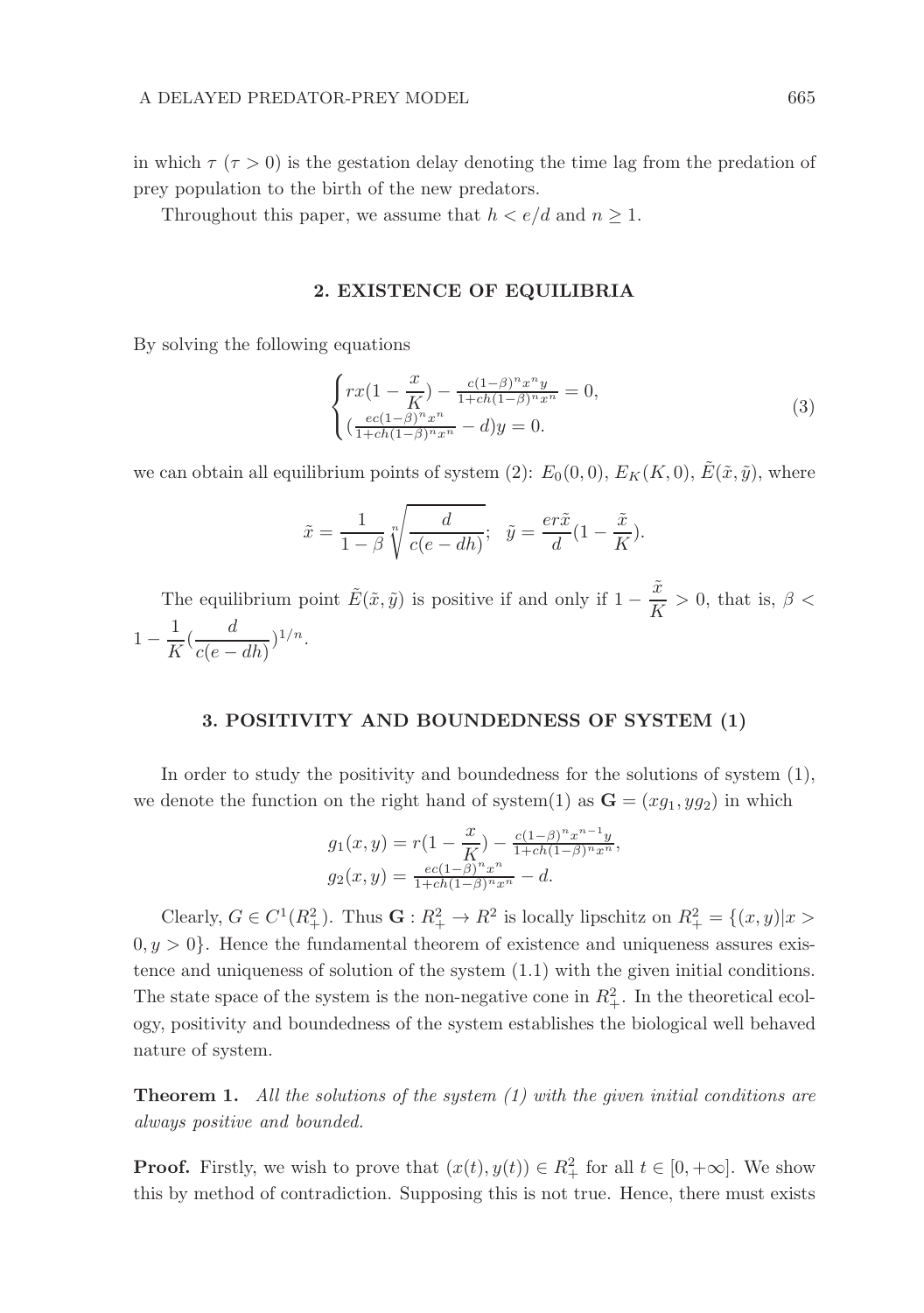one  $\bar{t} \in [0, +\infty]$ , such that  $x(\bar{t}) \leq 0$  and  $y(\bar{t}) \leq 0$ . From the system(1), we have

$$
x(t) = x(0) \exp(\int_0^t g_1(x, y) dt),
$$
  

$$
y(t) = x(0) \exp(\int_0^t g_2(x, y) dt).
$$

Since  $(x(t), y(t))$  are well defined and continuous on  $[0, \bar{t}]$ , there must exist a  $M > 0$ such that  $\forall t \in [0, \bar{t}]$ 

$$
x(t) = x(0) \exp\left(\int_0^t g_1(x, y) dt\right) \ge x(0) \exp(-M\overline{t}),
$$
  

$$
y(t) = x(0) \exp\left(\int_0^t g_2(x, y) dt\right) \ge y(0) \exp(-M\overline{t}).
$$

It is clear that if limit  $t \to \overline{t}$ , we obtain

$$
x(\bar{t}) \ge x(0) \exp(-M\bar{t}) > 0,
$$
  

$$
y(\bar{t}) \ge y(0) \exp(-M\bar{t}) > 0,
$$

which is a contradiction.

Hence, all the solutions of the system (1) are always positive.

Secondly, we will prove the boundedness.

Letting  $V(t) = x(t) + \frac{1}{e}y(t)$ , then we obtain that

$$
\dot{V}(t)=rx(1-\frac{x}{K})-\frac{c(1-\beta)^nx^ny}{1+ch(1-\beta)^nx^n}+\frac{c(1-\beta)^nx^ny}{1+ch(1-\beta)^nx^n}-\frac{d}{c}y\leq -dV(t)+(d+r)K.
$$

Integrating both sides of above equation and applying the theorem of differential inequality, we have

$$
0 < V(t) < \frac{(d+r)K}{d}(1 - e^{-dt}) + V(0)e^{-dt}, \quad V(0) = V(x(0), y(0)).
$$

and  $\lim_{t\to+\infty}V(t)\leq \frac{(d+r)K}{d}$  $rac{r_{\parallel}R}{d}$ .

Hence, all solutions of system (1) without delay are bounded.

#### 4. STABILITY AND BIFURCATION ANANLYSIS

In this paper, we mainly consider the stability of the positive equilibrium point and omit study the trivial equilibrium point  $E_0(0,0)$  and predator-extinction equilibrium point  $E_K(K, 0)$ . To do these, the characteristic equation of model (2) at the positive equilibrium point  $\tilde{E}(\tilde{x}, \tilde{y})$  is given as following form

$$
\lambda^2 - (A + de^{-\lambda \tau})\lambda + Be^{-\lambda \tau} - C = 0.
$$
 (4)

 $\Box$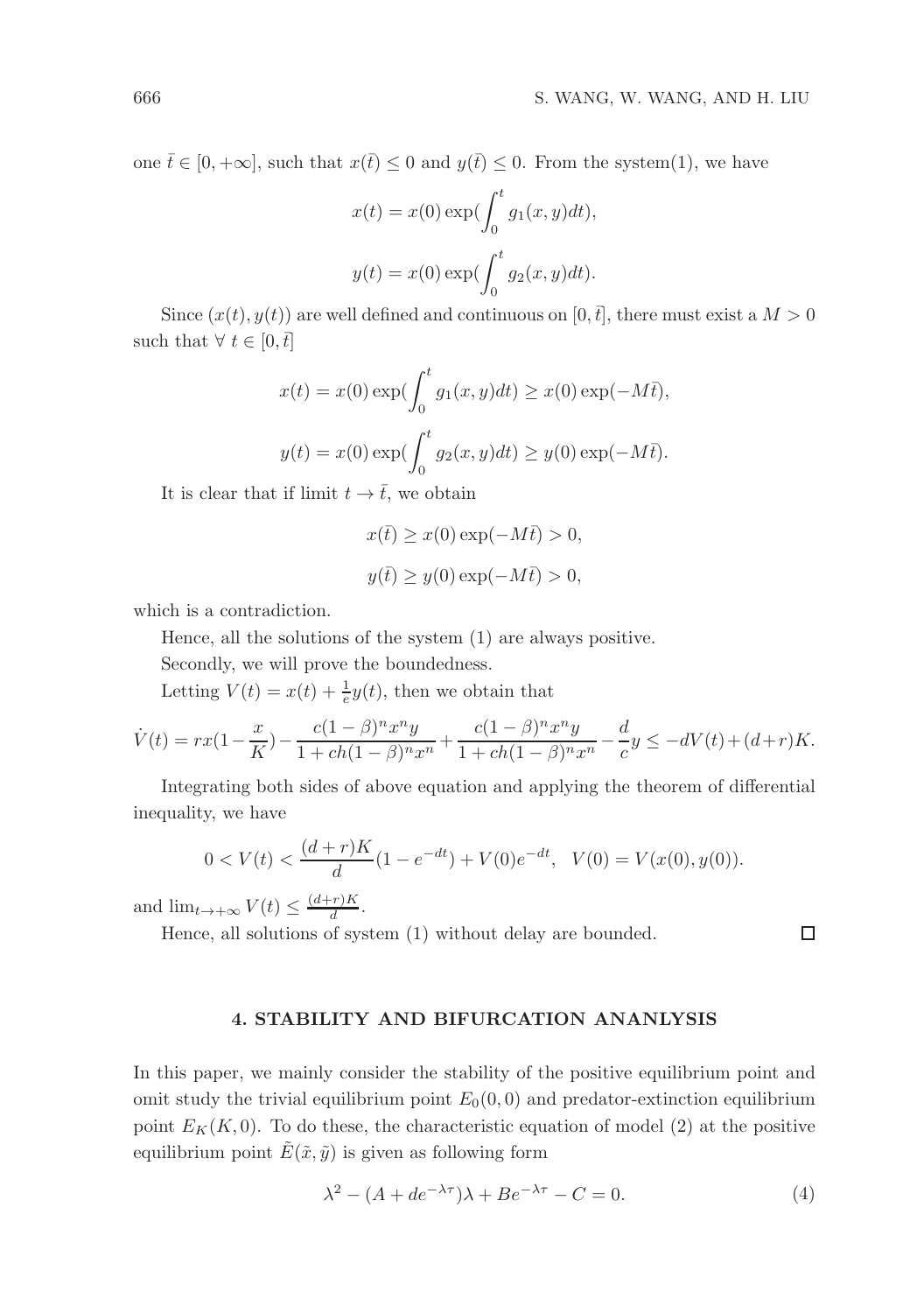in which

$$
A=\frac{r[(1-n)K + ch(1-\beta)^nK\tilde{x}^n - (2-n)\tilde{x} - 2ch(1-\beta)^n\tilde{x}^{n+1}]}{K(1+ch(1-\beta)^n\tilde{x}^n)}-d,
$$

$$
B = \frac{dr[(1-n)K + ch(1-\beta)^n K\tilde{x}^n - (2-n)\tilde{x} - 2ch(1-\beta)^n \tilde{x}^{n+1}]}{K(1+ch(1-\beta)^n \tilde{x}^n)} + \frac{nder(K-\tilde{x})}{K(1+ch(1-\beta)^n \tilde{x}^n)},
$$
  

$$
C = \frac{dr[(1-n)K + ch(1-\beta)^n K\tilde{x}^n - (2-n)\tilde{x} - 2ch(1-\beta)^n \tilde{x}^{n+1}]}{K(1+ch(1-\beta)\tilde{x}^n)} > 0.
$$

When there is no delay, the corresponding characteristic equation (4) is given by

$$
\lambda^2 - (A + d)\lambda + B - C = 0. \tag{5}
$$

and the eigenvalues are

$$
\lambda_{1,2} = \frac{(A+d) \pm \sqrt{(A+d)^2 - 4(B-C)}}{2}.
$$

The standard qualitative analysis depicts that the locally asymptotic stability of equilibrium is determined by the sign of the  $A + d$  at the corresponding equilibrium point. The following conclusions can be made on the locally asymptotic stability of boundary equilibria. Therefore, the positive equilibrium point  $\tilde{E}(\tilde{x}, \tilde{y})$  is locally stable if and only if

$$
A + d < 0
$$
  
\n
$$
\Leftrightarrow r(1 - \frac{2\tilde{x}}{K}) - \frac{n}{1 + ch(1 - \beta)^n \tilde{x}^n} [r(1 - \frac{\tilde{x}}{K})] < 0
$$
  
\n
$$
\Leftrightarrow r(1 - \frac{2\tilde{x}}{K}) - \frac{n(e - dh)}{(e - dh) + d} [r(1 - \frac{\tilde{x}}{K})] < 0
$$
  
\n
$$
\Leftrightarrow \frac{nr(e - dh)}{(e - dh) + d} [(1 - n)(e - dh) + d - ((2 - n)(e - dh) + 2d) \frac{\tilde{x}}{K}] < 0
$$
  
\n
$$
\Leftrightarrow [(1 - n)(e - dh) + d] - [(2 - n)(e - dh) + 2d] \frac{1}{K(1 - \beta)} \sqrt[n]{\frac{d}{c(e - dh)}} < 0.
$$
\n(6)

Therefore, we can obtain the following theorem.

**Theorem 2.** If  $[(1-n)(e-dh)+d] - [(2-n)(e-dh)+2d]$  $\frac{1}{K(1-\beta)}\sqrt[n]{\frac{d}{c(e-\beta)}}$  $\frac{a}{c(e - dh)} < 0,$  $h < e/d$  and  $n \geq 1$ , then system (2) is globally asymptotically stable without time delay around the equilibrium point  $\tilde{E}(\tilde{x}, \tilde{y})$ .

Proof. Now, we will prove the global stability of the positive equilibrium point  $\tilde{E}(\tilde{x}, \tilde{y}).$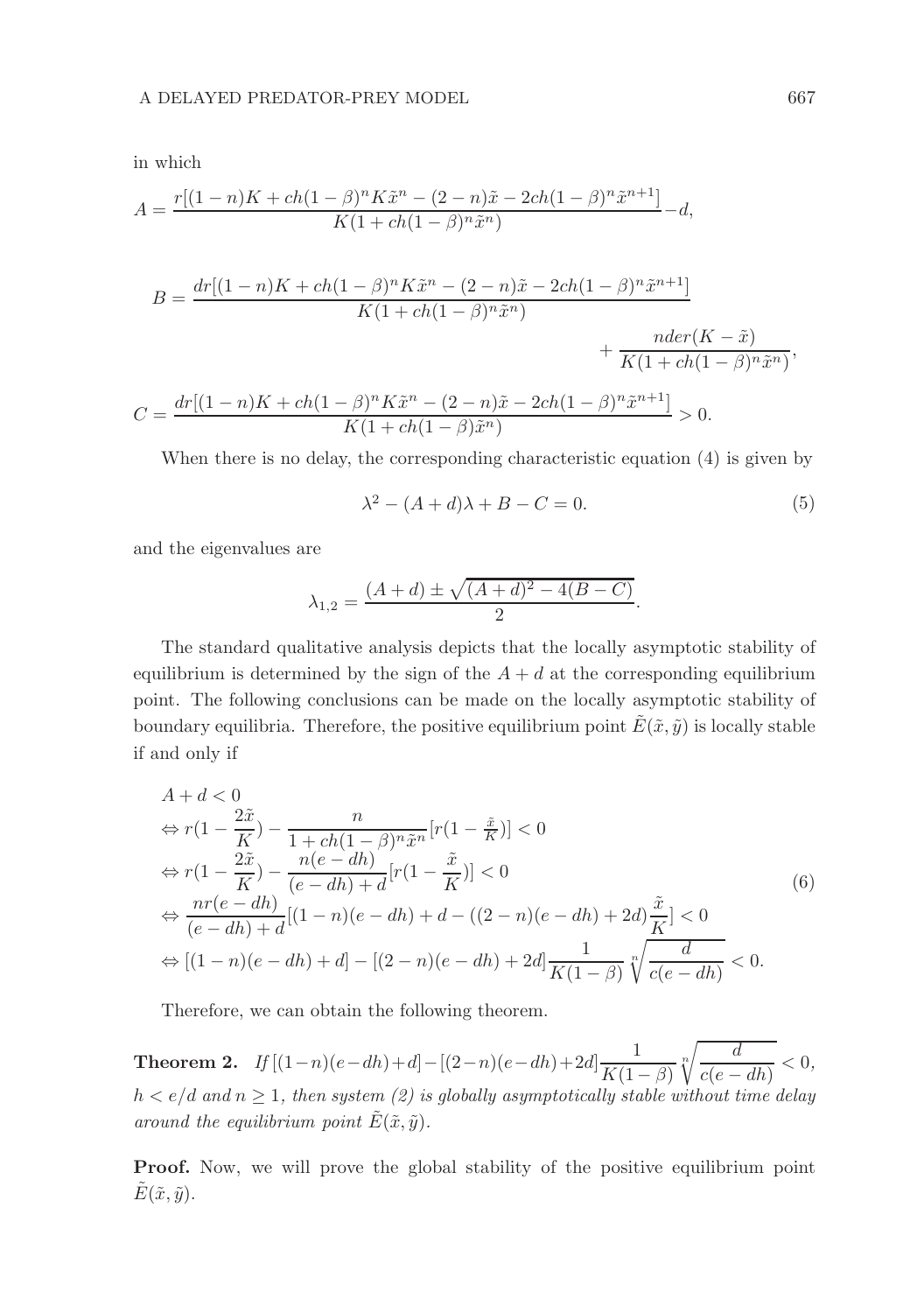We first choose a Lyapunov function defined as follows

$$
W(x(t), y(t)) = \int_{\tilde{x}}^{x} \frac{u - \tilde{x}}{u} du + p \int_{\tilde{y}}^{y} \frac{w - \tilde{y}}{w} dw \quad (p > 0).
$$

By simple computation on the region  $\Sigma = \{(x, y)|x \in B(\tilde{x}), y > 0\}$ , we obtain that

$$
\frac{dW}{dt} = \frac{x - \tilde{x}}{x}\frac{dx}{dt} + p\frac{y - \tilde{y}}{y}\frac{dy}{dt}
$$

$$
= (x - \tilde{x})[r(1 - \frac{x}{K}) - \frac{c(1 - \beta)^n x^{n-1}y}{1 + ch(1 - \beta)^n x^n}] + p(y - \tilde{y})(\frac{ec(1 - \beta)^n x^n}{1 + ch(1 - \beta)^n x^n} - d)
$$
  
\n
$$
= (x - \tilde{x})[r(1 - \frac{x}{K}) + \frac{c(1 - \beta)^n \tilde{x}^{n-1} \tilde{y}}{1 + ch(1 - \beta)^n \tilde{x}^n} - r(1 - \frac{\tilde{x}}{K}) - \frac{c(1 - \beta)^n x^{n-1}y}{1 + ch(1 - \beta)^n x^n}]
$$
  
\n
$$
+ p(y - \tilde{y})[\frac{ec(1 - \beta)^n x^n}{1 + ch(1 - \beta)^n x^n} - \frac{ec(1 - \beta)^n \tilde{x}^n}{1 + ch(1 - \beta)^n \tilde{x}^n}]
$$
  
\n
$$
= -\frac{r}{K}(x - \tilde{x})^2 - y(x - \tilde{x})(\frac{c(1 - \beta)^n \tilde{x}^{n-1}}{1 + ch(1 - \beta)^n \tilde{x}^n} - \frac{c(1 - \beta)^n x^{n-1}}{1 + ch(1 - \beta)^n x^n})
$$
  
\n
$$
+ (x - \tilde{x})(y - \tilde{y})\frac{c(1 - \beta)^n \tilde{x}^{n-1}}{1 + ch(1 - \beta)^n \tilde{x}^n}
$$
  
\n
$$
+ p(y - \tilde{y})[\frac{ec(1 - \beta)^n x^n}{1 + ch(1 - \beta)^n x^n} - \frac{ec(1 - \beta)^n \tilde{x}^n}{1 + ch(1 - \beta)^n \tilde{x}^n}]
$$
  
\n
$$
= -\frac{r}{K}(x - \tilde{x})^2 - \frac{c(1 - \beta)^n (n - 1) \tilde{x}^{n-2}y}{1 + ch(1 - \beta)^n \tilde{x}^n}(x - \tilde{x})^2
$$
  
\n
$$
+ [\frac{c(nep - 1)(1 - \beta)^n \tilde{x}^{n-1}}{1 + ch(1 - \beta)^n \tilde{x}^n}](x - \tilde{x})(y - \tilde{y}).
$$

Selecting  $p = \frac{1}{ne} > 0$ , then we have

$$
\frac{dW}{dt} = -\frac{r}{K}(x - \tilde{x})^2 - c(1 - \beta)^n(n - 1)\tilde{x}^{n-2}y(x - \tilde{x})^2.
$$
  
  $\leq C_1$  if  $n > 1$ 

Hence,  $\frac{dW}{dt} < 0$  if  $n \geq 1$ .

For the delay-induced system (2), the the equilibrium point  $\tilde{E}(\tilde{x}, \tilde{y})$  will be asymptotically stable if all the roots of the corresponding characteristic equation (4) have negative real parts. To determine the nature of the stability, we require the sign of the real parts of the roots of the equation (4). We start with the assumption that  $\tilde{E}(\tilde{x}, \tilde{y})$ is asymptotically stable in case of non-delayed system and then find conditions for which  $E(\tilde{x}, \tilde{y})$  is still stable for all delays [29]. By Rouche's Theorem [30] and the continuity, the transcendental equation (4) has roots with positive real parts if and only if it has purely imaginary roots. From this, we shall be able to find conditions for all eigenvalues to have negative real parts.

 $\Box$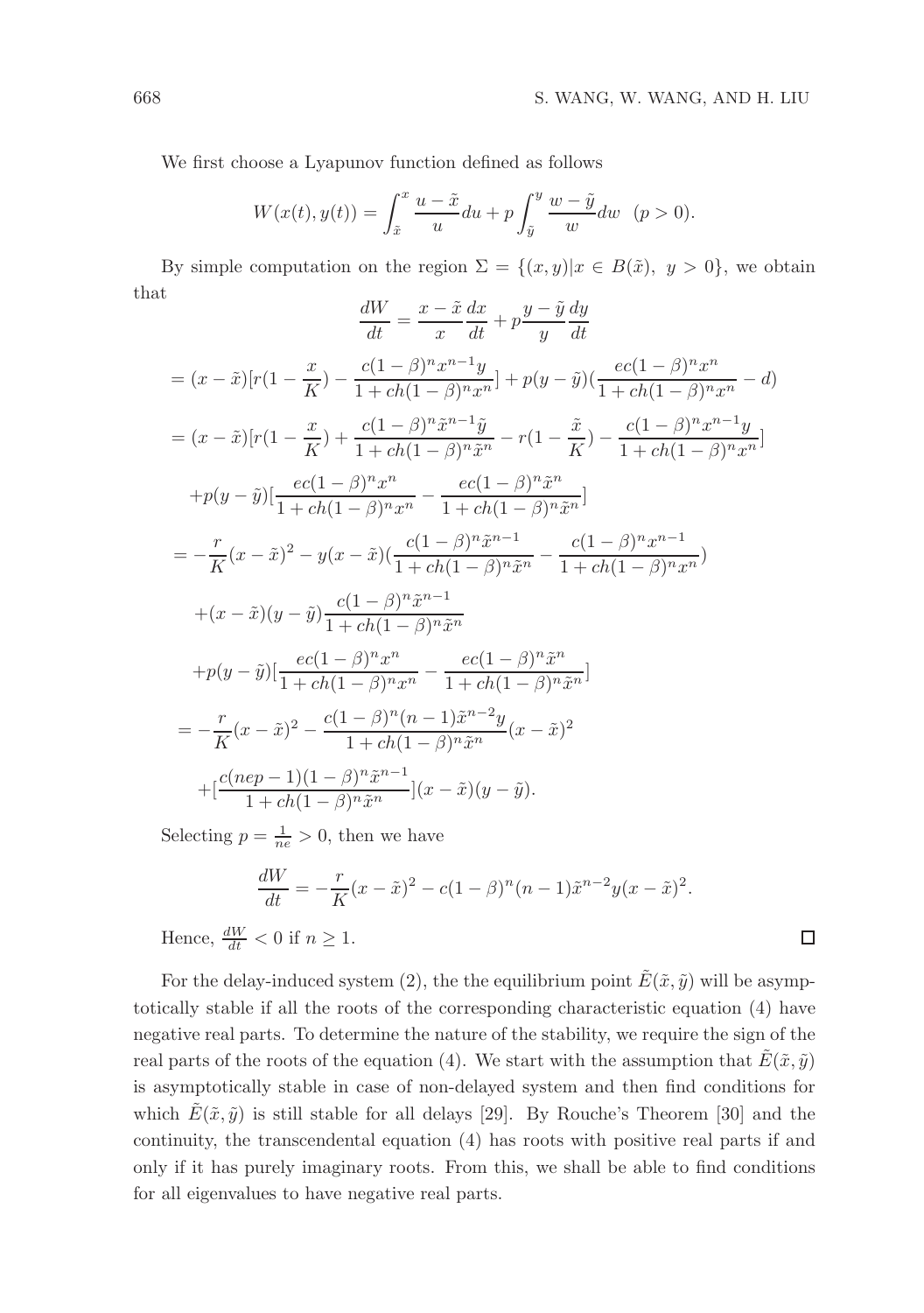Let

$$
\lambda(\tau) = \eta(\tau) + i\omega(\tau),
$$

in which  $\eta$  and  $\omega$  are real. As the positive equilibrium point  $E(\tilde{x}, \tilde{y})$  of the nondelayed model is stable, we assume  $\eta(0) < 0$ . By continuity, if  $\tau(\tau > 0)$  is sufficiently small, we still have  $\eta(\tau) < 0$  ( $\tau > 0$ ) and the positive equilibrium point  $\tilde{E}(\tilde{x}, \tilde{y})$  is stable. The change of stability will occur at some values of  $\tau$  for which  $\eta(\tau) = 0$  and  $\omega(\tau) \neq 0$ , let  $\overline{\tau}$  be such that  $\eta(\overline{\tau}) = 0$  and  $\omega(\overline{\tau}) = \overline{\omega} \neq 0$ . Hence, the  $\lambda(\overline{\tau}) = i\overline{\omega}$  is the purely imaginary root. Now, substituting  $i\overline{\omega}$  into the characteristic equation (4), it is obtained

$$
-\overline{\omega}^2 - i(A + de^{-i\overline{\omega}\overline{\tau}})\overline{\omega} + Be^{-i\overline{\omega}\overline{\tau}} - C = 0.
$$
 (7)

Separating the real and imaginary parts, we have

$$
\begin{cases}\n-\overline{\omega}^2 - C = -d\overline{\omega}\sin(\overline{\omega}\,\overline{\tau}) - B\cos(\overline{\omega}\,\overline{\tau}),\\
A\overline{\omega} = B\sin(\overline{\omega}\,\overline{\tau}) - d\overline{\omega}\cos(\overline{\omega}\,\overline{\tau}).\n\end{cases} \tag{8}
$$

From the above equations (8), we get

$$
\overline{\omega}^4 + R\overline{\omega}^2 + S = 0. \tag{9}
$$

in which

$$
R = A2 + 2C - d2
$$
  
=  $(\frac{r[(1-n)K + ch(1-\beta)^n K\tilde{x}^n - (2-n)\tilde{x} - 2ch(1-\beta)^n \tilde{x}^{n+1}]}{K(1 + ch(1-\beta)^n \tilde{x}^n)})^2 > 0,$   

$$
S = C2 - B2.
$$

Now, two cases are considered as follows

- if  $S > 0$ , then the positive equilibrium point  $\tilde{E}(\tilde{x}, \tilde{y})$  is locally asymptotically stable since all roots of equation (9) have negative real parts for all delay,
- if if  $S < 0$ , then the positive equilibrium point  $\tilde{E}(\tilde{x}, \tilde{y})$  is unstable since equation (9) has one positive root,

The secondary case implies that the characteristic equation (4) will have a pair of purely imaginary roots  $\pm i\overline{\omega}$  such that  $\eta(\overline{\tau}) = 0$  and  $\omega(\overline{\tau}) = \overline{\omega}$ . Solving  $\overline{\tau}$  from the equations (9), we have

$$
\overline{\tau}_j = \frac{1}{\overline{\omega}} \cos^{-1} \left[ \frac{(B - dA)\overline{\omega}^2 + dC}{B^2 + (d\overline{\omega})^2} \right] + \frac{2j\pi}{\overline{\omega}} \quad j = 0, 1, 2, \dots \,. \tag{10}
$$

Next, we will verify the transversality condition, so differentiating the characteristic equation (4) with  $\tau$ 

$$
2\lambda \frac{d\lambda}{d\tau} - (A + de^{-\lambda \tau}) \frac{d\lambda}{d\tau} - d\lambda e^{-\lambda \tau} (-\lambda - \tau \frac{d\lambda}{d\tau}) + Be^{-\lambda \tau} (-\lambda - \tau \frac{d\lambda}{d\tau}) = 0,
$$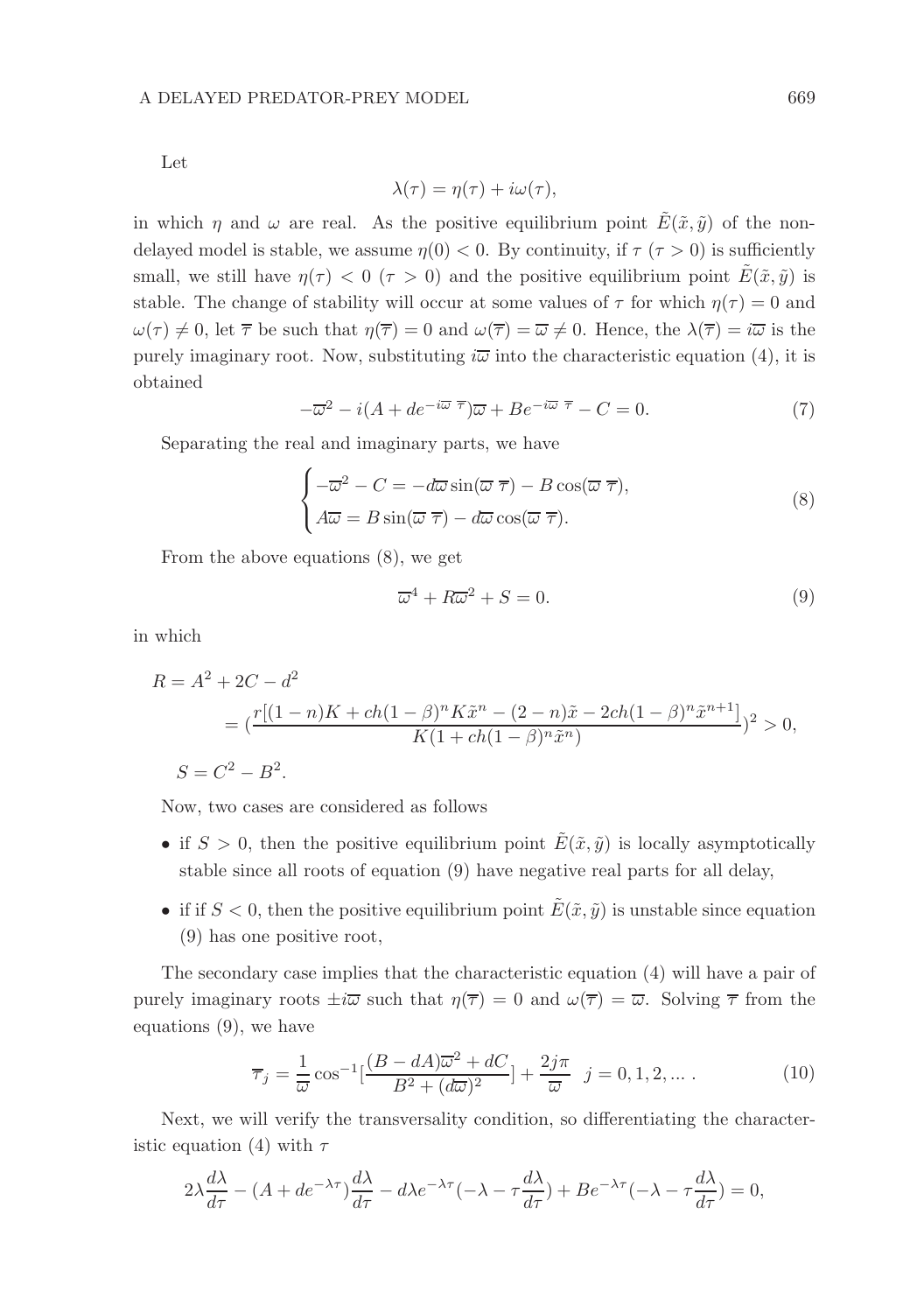.

and solving  $\left(\frac{d\lambda}{d\tau}\right)^{-1}$  associating the characteristic equation (4), we have

$$
\left(\frac{d\lambda}{d\tau}\right)^{-1} = \frac{2\lambda - A}{C\lambda + A\lambda^2 - \lambda^3} - \frac{B}{B\lambda + d\lambda^2} - \frac{\tau}{\lambda}
$$

Thus, at  $\tau = \overline{\tau}$  and  $\lambda = i\overline{\omega}$ , we can get

$$
(\frac{d(Re\lambda(\tau))}{d\tau})^{-1}|_{\tau=\overline{\tau}}=\frac{A^2+d^2-2C+2\overline{\omega}^2}{B^2+(d\overline{\omega})^2}=\frac{R+2\overline{\omega}^2}{B^2+(d\overline{\omega})^2}>0\; since\;R>0.
$$

According to Theorems 2 and the continuity, the real part of  $\eta(\tau)$  will become positive when  $\tau > \overline{\tau}$  and the positive equilibrium point  $E(\tilde{x}, \tilde{y})$  becomes globally stable to unstable and a Hopf bifurcation occurs while  $\tau$  passes through the threshold value  $\overline{\tau}$ .

Therefore, we can obtain the following theorem

Theorem 3. Assuming

$$
[(1-n)(e-dh)+d] - [(2-n)(e-dh)+2d] \frac{1}{K(1-\beta)} \sqrt[n]{\frac{d}{c(e-dh)}} < 0,
$$

 $h < e/d$  and  $n \geq 1$ , we have

- if  $S \leq 0$ , then the positive equilibrium point  $\tilde{E}(\tilde{x}, \tilde{y})$  is globally asymptotically stable for  $\tau < \overline{\tau}$  and unstable for  $\tau > \overline{\tau}$ , a Hopf bifurcation occurs as  $\tau$  passes through the threshold value  $\overline{\tau}$ , where  $\overline{\tau} = \frac{1}{\overline{\tau}}$  $\frac{1}{\omega}\cos^{-1}\left[\frac{(B-dA)\overline{\omega}^2+dC}{B^2+(d\overline{\omega})^2}\right]$  $\frac{a+1)\alpha + a\epsilon}{B^2 + (d\overline{\omega})^2}$ .
- if  $S > 0$ , then the positive equilibrium point  $\tilde{E}(\tilde{x}, \tilde{y})$  is globally asymptotically stable for all  $\tau > 0$ .

#### Acknowledgments

This work was supported by the National Natural Science Foundation of China (No. 31560127), the Fundamental Research Funds for the Central Universities of Northwest Minzu University (31920180116) and the Gansu Provincial first-class discipline program of Northwest Minzu University.

#### **REFERENCES**

- [1] V. Volterra, Fluctuations in the abundance of species considered mathematically, Nature CXVIII (1926), 558-560.
- [2] R.P. Gupta, P. Chandra, Bifurcation analysis of modified Leslie-Gower predatorprey model with Michaelis-Menten type prey harvesting, J. Math. Anal. Appl. 398 (2013), 278-295.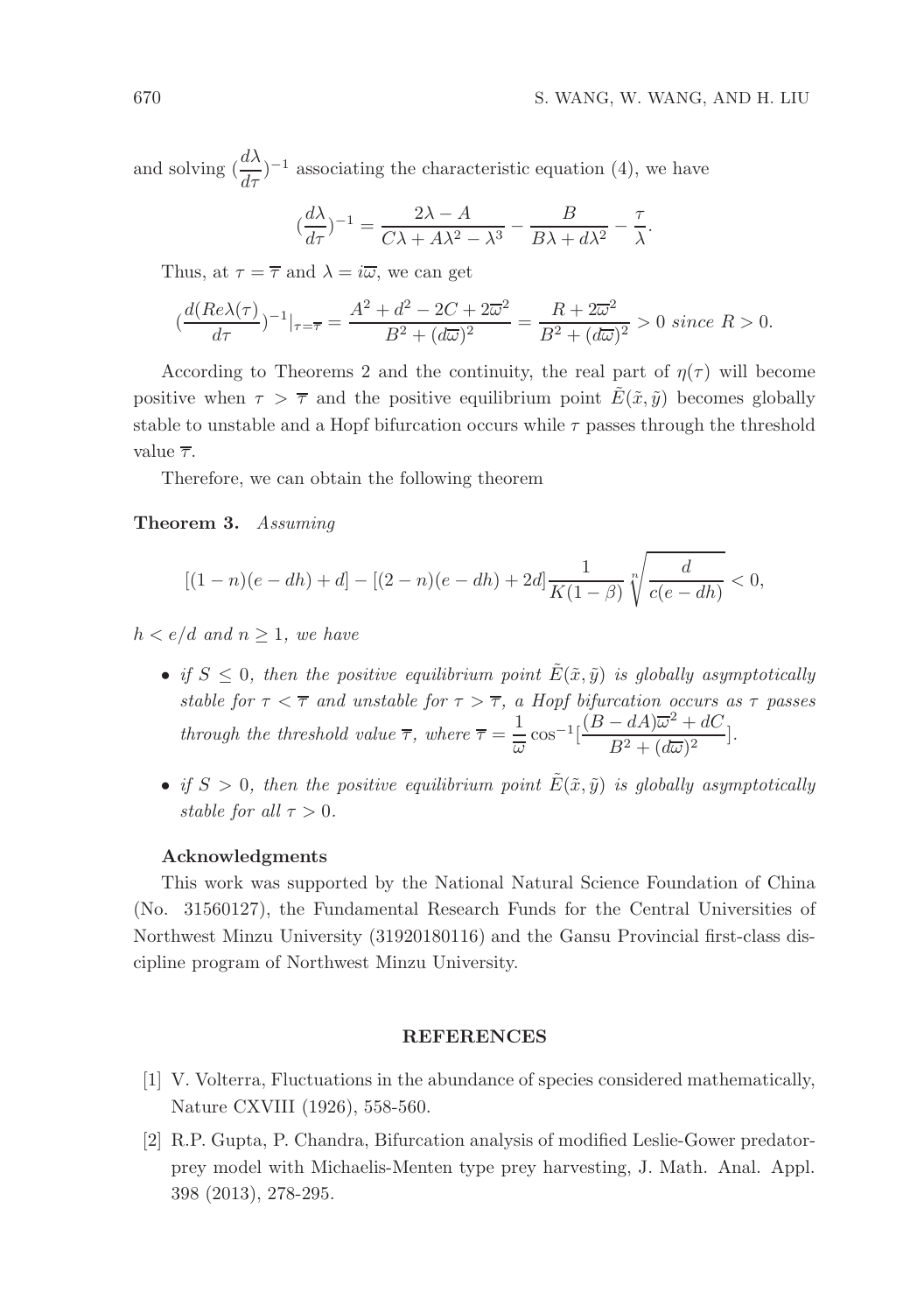- [3] J. Huang, S. Ruan, J. Song, Bifurcations in a predatorCprey system of Leslie type with generalized Holling type III functional response, J. Diff. Equat. 257 (2014), 1721-1752.
- [4] M.A. Aziz-Alaoui, M. Daher Okiye, Boundedness and global stability for a predator-prey model with modified Leslie-Gower and Holling-type II schemes, Appl. Math. Lett. 16 (2003), 1069-1075.
- [5] C. Ji, D. Jiang, N. Shi, Analysis of a predator-prey model with modified Leslie-Gower and Holling-type II schemes with stochastic perturbation, J. Math. Anal. Appl. 359 (2009), 482-498.
- [6] X. Song, Y. Li, Dynamic behaviors of the periodic predator-prey model with modified Leslie-Gower Holling-type II schemes and impulsive effect, Nonlinear Anal. RWA. 9 (2008), 64-79.
- [7] Y. Song, J. Wei, Local Hopf bifurcation and global periodic solutions in a delayed predator-prey system, J. Math. Anal. Appl. 301 (2005) 1-21.
- [8] Y. Jia, P. Xue, Effects of the self- and cross-diffusion on positive steady states for a generalized predator-prey system, Nonlinear Anal. RWA. 32 (2016), 229-241.
- [9] B.D. Deka, Atasi Patra, Jai Tushar, B. Dubey, Stability and Hopf-bifurcation in a general Gauss type two-prey and one-predator system, Appl. Math. Model. 40 (2016), 5793-5818.
- [10] T.K. Kar, S. Jana, Stability and bifurcation analysis of a stage structured predator prey model with time delay, Appl. Math. Comput. 219 (2012), 3779-3792.
- [11] T.K. Kar, U.K. Pahari, Modelling and analysis of a prey-predator system with stage-structure and harvesting, Nonlinear Anal. RWA. 8 (2007), 601-609.
- [12] W. Wang, Permanence and stability of a stage structured predator prey model, J. Math. Anal. Appl. 262 (2001), 499-528.
- [13] X. Wang, J. Wei, Dynamics in a diffusive predator-prey system with strong Allee effect and Ivlev-type functional response, J. Math. Anal. Appl. 422 (2015), 1447-1462.
- [14] J. Maynard Smith, Models in Ecology, Cambridge University, Cambridge, 1974.
- [15] M.P. Hassell, The Dynamics of Arthropod PredatorCPrey Systems, Princeton University, Princeton, NJ, 1978.
- [16] M.A. Hoy, Almonds (California), in: W. Helle, M.W. Sabelis (Eds.), Spider Mites: Their Biology, Natural Enemies and Control, World Crop Pests, vol. 1B, Elsevier, Amsterdam, 1985.
- [17] J.M. McNair, The effects of refuges on predator-prey interactions: a reconsideration, Theor. Popul. Biol. 29 (1986), 38.